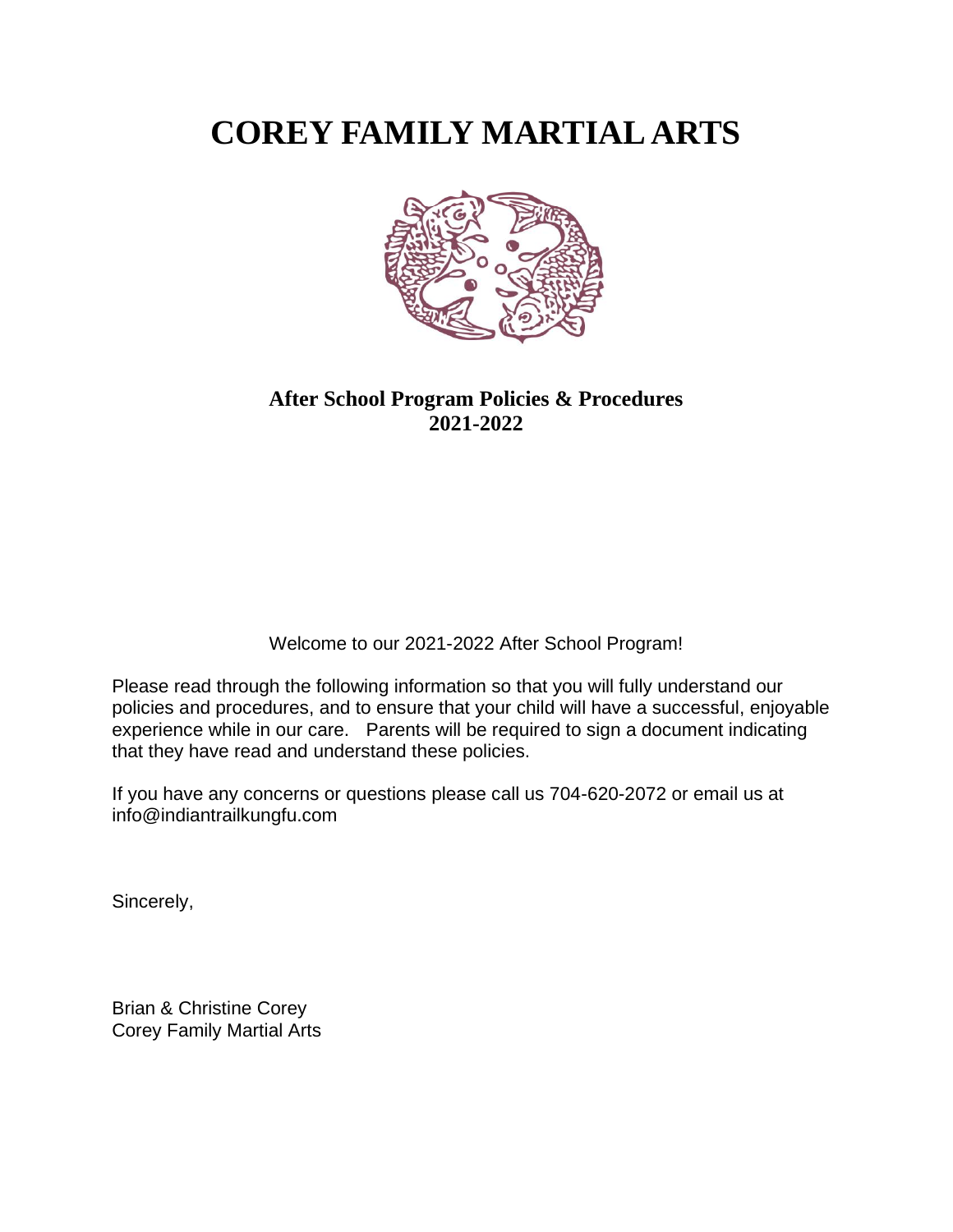# **After School Program Hours**

Our program runs from 2:00pm to 6:00pm, Monday-Friday. Teacher workdays and staffed holidays are also offered and will be offered by advance registration only, via online signup.

During **INCLEMENT WEATHER,** *we will follow Union County Public Schools for closings*. If UCPS does not operate that day, we *will NOT be able to provide services for that day*. If weather causes an early closing, we will pick up your child, unless you instruct us otherwise. HOWEVER, Parents are expected to make plans to pick up their child from our facility ASAP so that CFMA staff can safely get home also. We understand the inconvenience this may cause, however, SAFETY is always at the forefront of our mind when it comes to caring for your child. Your child is safest when following these procedures.

At times, we may use our discretion, and open the studio on a day that school has been cancelled for inclement weather. We will evaluate road conditions and safety concerns, and open for care to accommodate our clients when possible. However, this decision is entirely our own, and not something that is to be expected. If we open, we will send notifications via email and our facebook page.

## **Tuition**

Corey Family Martial Arts provides two different ways to enroll in our After School Program. The programs vary in cost, according to level of commitment.

#### **OPTION A: SEMESTER COMMITMENT**

#### **\$85 PER WEEK, SIBLINGS \$75 PER WEEK, BILLED EVERY MONDAY OF THE SEMESTER**

(First Monday of School through Dec. 27 & Jan 3 - last Monday of school year)

#### **ALL TEACHER WORKDAYS and HALF DAYS INCLUDED AT NO ADDITIONAL CHARGE**

*OPTIONAL WINTER BREAK/SPRING CAMPS offered at \$25 PER DAY (DISCOUNTED RATE, usually \$35 per day)*

**HOLD SPOT FEE**: There is no hold spot fee for this enrollment option. Students in this enrollment program are committing to pay full tuition each week of the semester as outlined above.

**EARLY WITHDRAWAL FROM SEMESTER:** If a client withdraws from their semester commitment before it is completed, *CFMA will retroactively apply the MONTHLY COMMITMENT TUITION RATE to your account,* meaning that money still may be owed due to the higher rate for the monthly program in order to settle your balance. For example, a student that withdraws from the semester commitment in November, will have August, September, October and November recalculated using the \$100 per week tuition, and then will be charged for any money owed on those months before being released.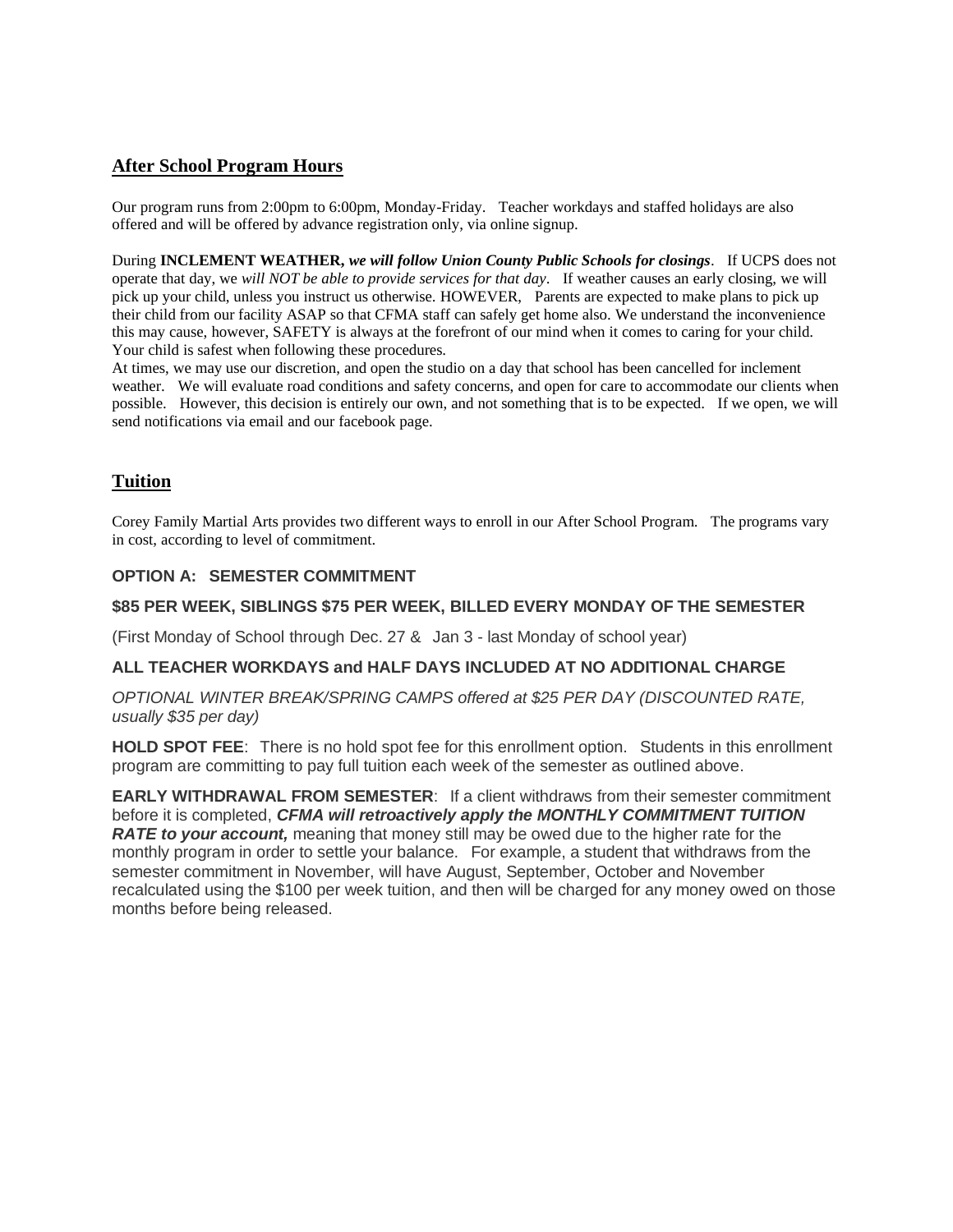#### **OPTION B: MONTHLY COMMITMENT**

#### **\$100 PER WEEK, SIBLINGS \$95 PER WEEK**

MUST GIVE 2 WEEK NOTICE IF LEAVING PROGRAM

#### **BILLED EVERY MONDAY, WITH EXCEPTION OF 12/20, 12/27, & 4/18**

TEACHER WORKDAYS AN ADDITIONAL \$25 PER DAY (OPTIONAL)

WINTER BREAK/SPRING BREAK ADDITIONAL \$35 PER DAY (OPTIONAL)

**HOLD SPOT FEE**: In the event your child doesn't attend for an entire week, for any reason, a \$75 hold spot charge is assessed in place of regular tuition.

We **only** accept payment via autobilling, unless the entire month of tuition is paid in advance, in which case we can accept cash or check.Please understand, we wish to focus our energies on caring for your child and teaching a quality martial arts program, rather than on bill collecting.

## **Teacher Workdays & Holidays**

Corey Family Martial Arts makes itself available to provide full day camps on Teacher Workdays and many Holidays during the school year. Please refer to our separate handout listing of school closings and holidays. There may be a small additional charge per day for workdays and individual holidays, depending on the tuition option selected at enrollment. Use of these services is optional.. The hours of availability for care on workdays and holidays is from 7:30am until 6:00pm.

#### **Transportation**

Corey Family Martial Arts offers free transportation from local elementary schools. Students should practice good conduct and safety measures including, but not limited to; staying seated, keeping seatbelt fastened until the vehicle stops, not distracting the driver, keeping hands to self, and remaining quiet. Students that repeatedly ignore these policies will not be allowed to use our transportation service and may be ejected from the program.

#### **Martial Arts & Fitness Classes**

At Corey Family Martial Arts, our students practice an age appropriate program of martial arts, based on Sifu Brian's expertise in Kung Fu, various other martial arts, and Parkour. Students of the After School program are required to participate in the classes. They will receive instruction approximately 4 times per week. Students in the After School Program tend to advance more rapidly in rank because of the repetition, however, students will not be tested for rank promotions unless the instructor has decided that they are ready and are showing proficiency in the curriculum that they have learned. In addition, their behavior and adherence to our studio rules will be considered before a promotion is given. Students are required to wear a uniform to their martial art/fitness class each day. Students that come to After School Care without a uniform will be allowed to participate in the class, but will not be permitted to participate in group play activities after the second day of being unprepared for class. We make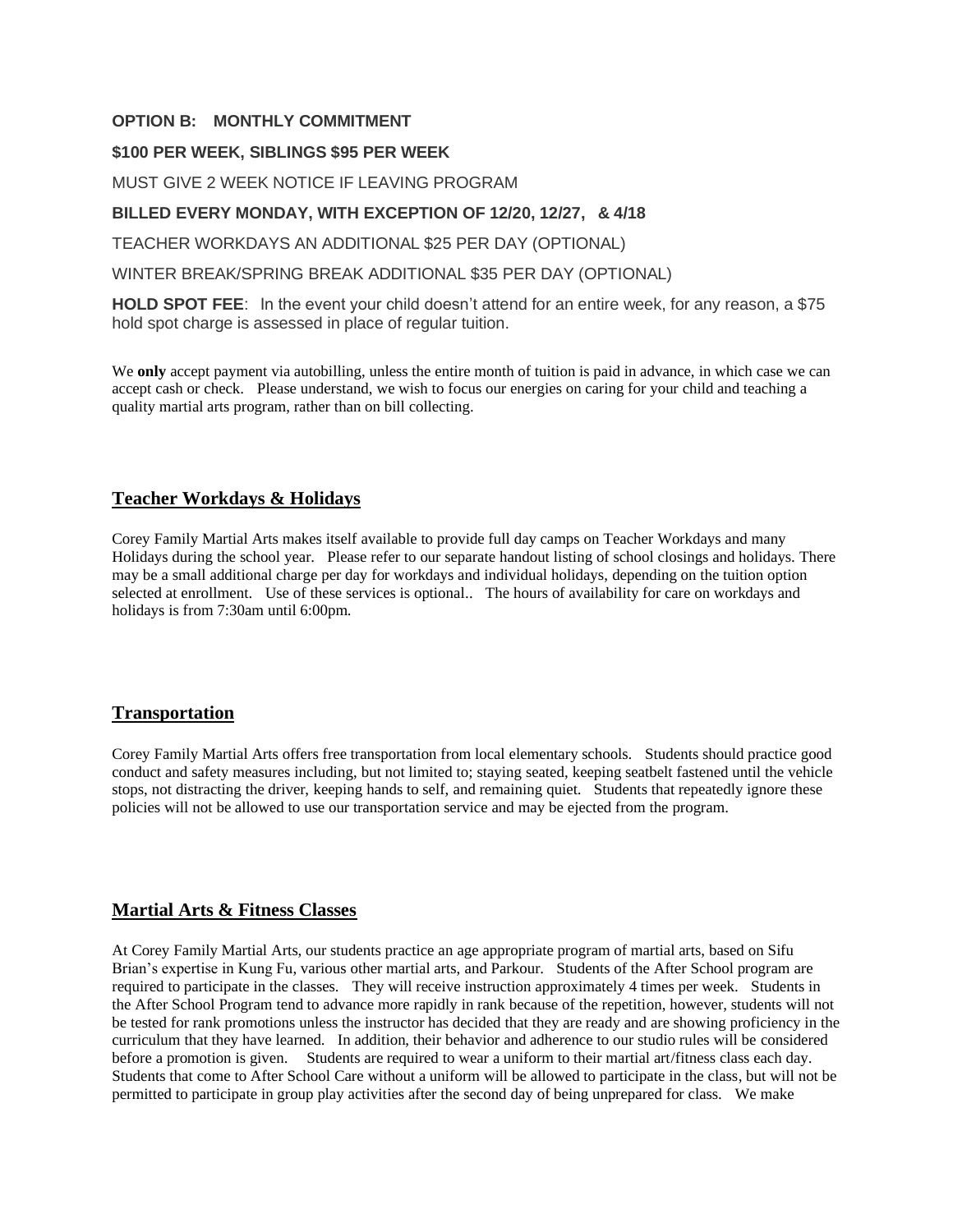uniforms very affordable, so please consider purchasing an extra uniform to rotate out so that your child does not have to miss class. Send this uniform in their backpack every Monday. We will instruct your child to take it home every Thursday to be cleaned.

#### **Homework**

Homework time is set aside each day for students. During this time, your child is expected to complete their homework assignments. The homework time is supervised, and our staff will provide light assistance if a child is having trouble. We will not give individual tutoring, we are not responsible for accuracy, or guarantee its **completion***. Your child* **is responsible for staying on task and completing their assignments.** *Parents* **are responsible for checking their child's homework each night for completion and accuracy.** 

We must insist that students write their homework assignments in their school agenda each day. Parents, please let us know immediately if your child is coming home without homework being at least partially completed so we can address these issues. Communication as problems arise is the key to a good relationship with your care providers, rather than waiting until problems have reached a critical point.

# **Discipline & Safety**

In keeping with the tradition of the martial arts, we will promote and enforce good discipline, conduct, and respect. **We are a martial arts studio with an afterschool program**, not the other way around. As such, we hold high standards for conduct, integrity, and achievement. In managing behavior, we use a balance of reward/praise for desired behaviors and consequences for negative behaviors, and make great efforts to do so *consistently.* Students are expected to follow the rules of the studio, and especially to treat each other and the instructors kindly and with respect. We will not tolerate abuse of any kind against a fellow student or instructor. Students may not engage in any type of bullying, aggressive or passive aggressive behavior, including but not limited to; cursing at other students, pushing, shoving, purposeful exclusion, intimidation, stealing, hitting, kicking, or refusing to follow instructions from a staff member.

Students are expected to address instructors and staff by "ma'am" or "sir" or "sifu"

Failure to follow the above mentioned expectations will result in disciplinary action. Students can expect the following disciplinary measures to be used for dealing with offenses:

- Verbal warnings
- Physical encouragement (jumping jacks, push ups)
- Removal from the situation/time-out
- Parent contact (phone call)
- Parent required to pick up from the program
- Expulsion from the Program

We will attempt to use the measures in this order of escalation, however, we reserve the right to "skip" the escalation and use a higher impact measure based on the severity of the problem. We also reserve the right to expel a student from the program if the student presents a constant disruption to the program.

We also utilize best practices from Positive Behavior Discipline – making students aware of good behaviors, offering praise and rewards for their good attitudes and best efforts. We believe in utilizing a balanced approach to behavior, student motivation, and discipline.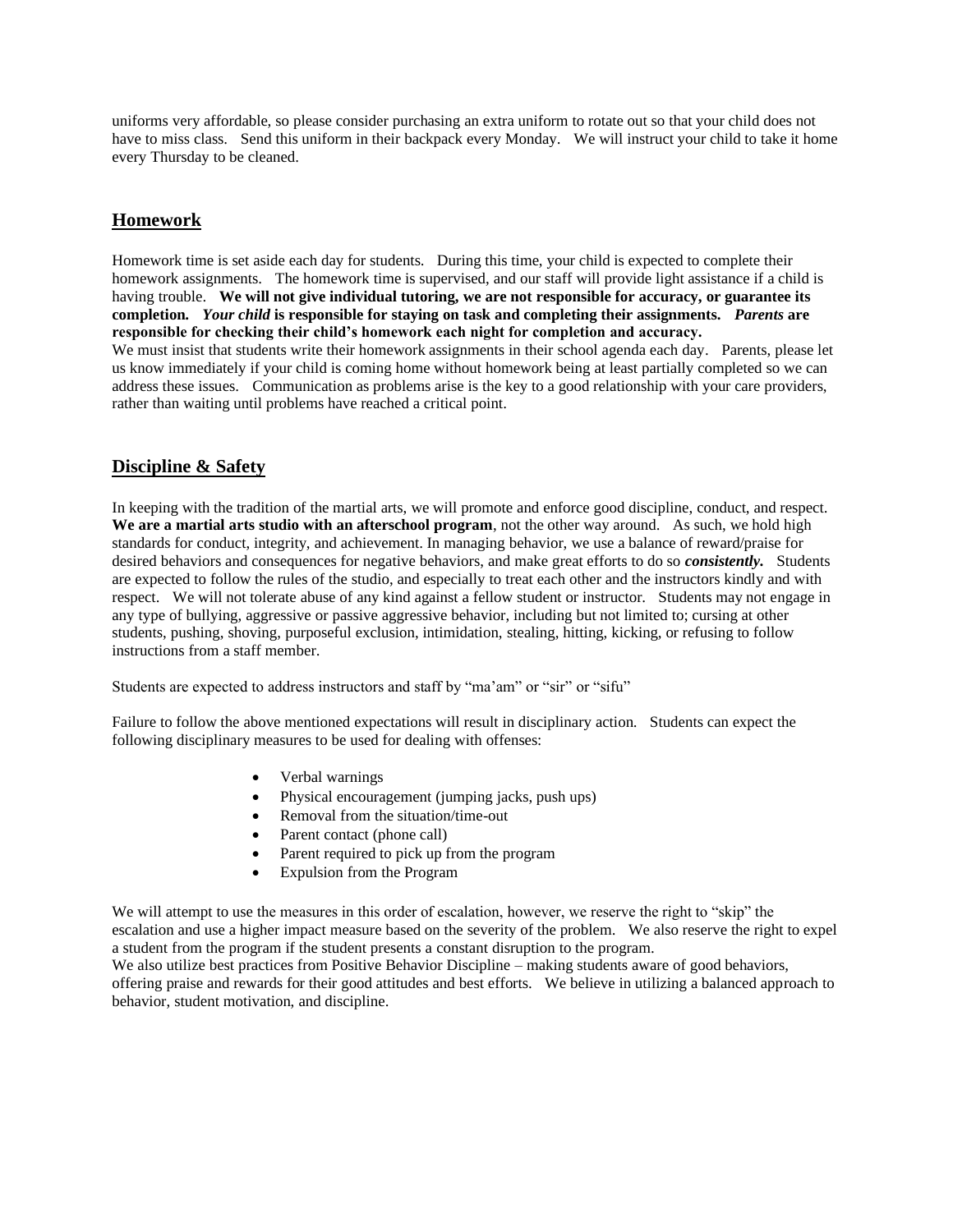#### **Sick Children**

Our staff will follow good practices in preventing the transmission of contagious illness and disease. **DO NOT SEND YOUR CHILD** to After School Care if they are showing any of the below symptoms:

- Fever over 99.1 degrees **(must be clear for 48 hrs, WITHOUT FEVER REDUCING MEDICATION before returning)**
- Vomiting
- Severe Cold
- Coughing and/or runny nose that kept child from attending school that day
- Has Pink Eye, Strept Throat, Bronchitis, Stomach Virus, or any other contagious illness not listed above

\*\*\*\* SPECIAL NOTE\*\*\*\* CFMA may, and will adjust these parameters as necessary per CDC and local health official recommendations, especially in consideration of the COVID-19 pandemic.

**PLEASE NOTE**: Corey Family Martial Arts, and its staff are *absolutely prohibited* from administering any medications, whether they be prescription or over-the-counter. Life saving medications, such as asthma inhalers or epipens are the only exception to this rule. Please DO NOT ask for any others. If your child is on any medications, please make sure their needs are taken care of before their arrival to After School Care.

#### **Attendance**

**We require at least a 2 hour advance notice from pickup time if your child will be absent or not attending the After School Program.** If an agent of Corey Family Martial Arts arrives to pick up your child from school and has not been notified, we will assess a **\$10 "locate your child fee"**. Please be considerate and remember that when we have to spend time trying to account for your child, we are delaying the pickup of other children and/or prolonging their time in transit. You must notify us EACH DAY that your child is absent from school to avoid this fee.

**Parents should pick up their child by 6:00pm from the After School Program**. If you anticipate being late, please make alternate pickup arrangements for your child. If we have not received contact from a parent by 6:10pm, we will begin calling those listed on the Emergency contact list, as well as start imposing a \$1 per minute late pickup fee. **If we are unable to reach you be 6:30pm, the POLICE WILL BE NOTIFIED AND CALLED ON SITE FOR AN ABANDONED CHILD.** Repeated abuse of this policy will result in the student being dismissed from the After School Program.

**We do not allow pickup from anyone other than the parent unless prior arrangements have been made in**  writing. We make accommodations for this through the use of our "Pre-Approved Pick Up" form. You will have the opportunity to sign off on names of additional people that you give prior permission to pick up your child. We ask that you still give us prior notice before they arrive. In such an instance, we will require a picture ID from the person picking up your child.

**REGARDING CUSTODY ORDERS & ARRANGEMENTS** – At times, the courts may restrict or deny custody to a biological parent. If you or your child are involved in this type of situation, we *REQUIRE A COPY OF THE CUSTODY ORDER* to have on file. We cannot withhold a child from their biological parent without having a copy of a court order on file.